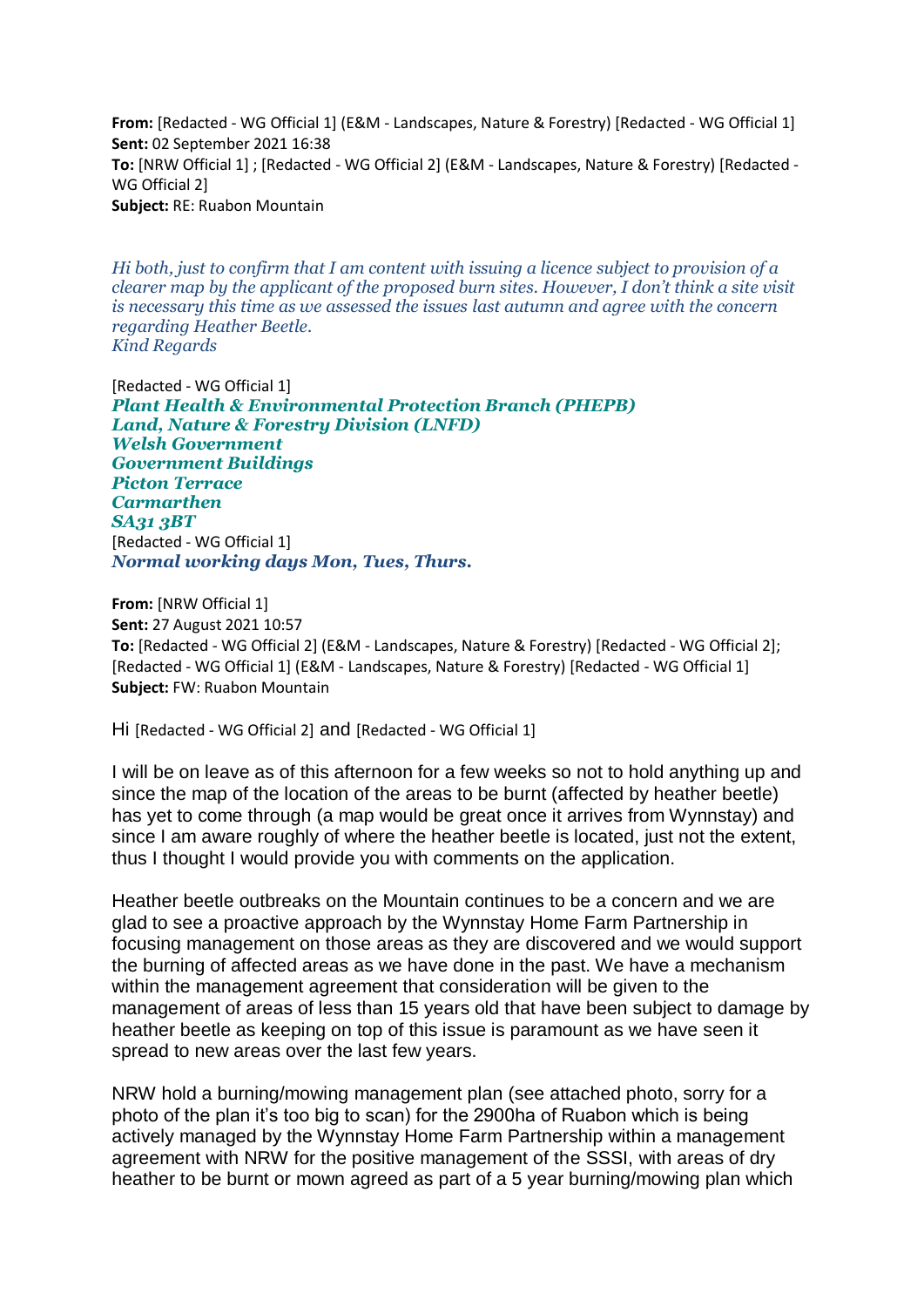is based on a 15 year rotation for the whole of the manageable area of heather by using a small patch burning or mowing strategy.

Within the blocks identified on the plan upto approx. 30% will be managed (burning or mowing) within a 2-3 year window allowing flexibility for bad weather with the aim of producing a mosaic of diverse age structure heather from newly burned/cut areas to tall mature heather 15+ years across the site. A high proportion of the land will remain unmanaged. Since the activity of burning is very much weather dependant with often unsuitable conditions for burning during the burning season (1 October – 31 March) and due to the continued presence of heather beetle in new areas of the mountain we would support the application to burn in September to allow sufficient time to accommodate the additional management required to burn these areas and keep on top of the ongoing management of the heath on Ruabon.

Kind regards

[NRW Official 1]

[NRW Official 1] Cyfoeth Naturiol Cymru / Natural Resources Wales Swyddfa Bwcle / Buckley Office

[NRW Official 1] Siaradwr Cymraeg

**Yn falch o arwain y ffordd at ddyfodol gwell i Gymru trwy reoli'r amgylchedd ac adnoddau naturiol yn gynaliadwy.** 

**Proud to be leading the way to a better future for Wales by managing the environment and natural resources sustainably.**

[cyfoethnaturiol.cymru](https://eur01.safelinks.protection.outlook.com/?url=https%3A%2F%2Fcyfoethnaturiol.cymru%2F%3Flang%3Dcy&data=04%7C01%7CGareth.Davies3%40gov.wales%7C798ada5d1b5c42df24f408d96e27a49e%7Ca2cc36c592804ae78887d06dab89216b%7C0%7C0%7C637661938800013951%7CUnknown%7CTWFpbGZsb3d8eyJWIjoiMC4wLjAwMDAiLCJQIjoiV2luMzIiLCJBTiI6Ik1haWwiLCJXVCI6Mn0%3D%7C1000&sdata=FNWq2xXDRbpCDgOmSeSZnkPUGzg5bb8q2Ti3A60x2wk%3D&reserved=0) / [naturalresources.wales](https://eur01.safelinks.protection.outlook.com/?url=https%3A%2F%2Fcyfoethnaturiol.cymru%2F%3Flang%3Den&data=04%7C01%7CGareth.Davies3%40gov.wales%7C798ada5d1b5c42df24f408d96e27a49e%7Ca2cc36c592804ae78887d06dab89216b%7C0%7C0%7C637661938800023916%7CUnknown%7CTWFpbGZsb3d8eyJWIjoiMC4wLjAwMDAiLCJQIjoiV2luMzIiLCJBTiI6Ik1haWwiLCJXVCI6Mn0%3D%7C1000&sdata=nFpzEDwBNv87kgwubx24b52SQNclqpgIxygKbCAWrTM%3D&reserved=0)

[Twitter](https://eur01.safelinks.protection.outlook.com/?url=https%3A%2F%2Ftwitter.com%2FNatResWales&data=04%7C01%7CGareth.Davies3%40gov.wales%7C798ada5d1b5c42df24f408d96e27a49e%7Ca2cc36c592804ae78887d06dab89216b%7C0%7C0%7C637661938800033872%7CUnknown%7CTWFpbGZsb3d8eyJWIjoiMC4wLjAwMDAiLCJQIjoiV2luMzIiLCJBTiI6Ik1haWwiLCJXVCI6Mn0%3D%7C1000&sdata=Ei1EhR%2FDRoE9%2Fyr8N6HV6H3afjEOi4X36D00IqZMuOs%3D&reserved=0) | [Facebook](https://eur01.safelinks.protection.outlook.com/?url=https%3A%2F%2Fwww.facebook.com%2FNatResWales&data=04%7C01%7CGareth.Davies3%40gov.wales%7C798ada5d1b5c42df24f408d96e27a49e%7Ca2cc36c592804ae78887d06dab89216b%7C0%7C0%7C637661938800033872%7CUnknown%7CTWFpbGZsb3d8eyJWIjoiMC4wLjAwMDAiLCJQIjoiV2luMzIiLCJBTiI6Ik1haWwiLCJXVCI6Mn0%3D%7C1000&sdata=AXBu5TIlUMtpci61KKM4X2%2BrE8akGz73TRqCrr51a4c%3D&reserved=0) | [LinkedIn](https://eur01.safelinks.protection.outlook.com/?url=https%3A%2F%2Fwww.linkedin.com%2Fcompany%2Fcyfoeth-naturiol-cymru-natural-resources-wales&data=04%7C01%7CGareth.Davies3%40gov.wales%7C798ada5d1b5c42df24f408d96e27a49e%7Ca2cc36c592804ae78887d06dab89216b%7C0%7C0%7C637661938800033872%7CUnknown%7CTWFpbGZsb3d8eyJWIjoiMC4wLjAwMDAiLCJQIjoiV2luMzIiLCJBTiI6Ik1haWwiLCJXVCI6Mn0%3D%7C1000&sdata=CxPh1pnhzuvY6Fl%2FidS6TQpuczvnittpNFrcfmjkP%2Fo%3D&reserved=0) | [Instagram](https://eur01.safelinks.protection.outlook.com/?url=https%3A%2F%2Fwww.instagram.com%2Fnatreswales%2F&data=04%7C01%7CGareth.Davies3%40gov.wales%7C798ada5d1b5c42df24f408d96e27a49e%7Ca2cc36c592804ae78887d06dab89216b%7C0%7C0%7C637661938800043819%7CUnknown%7CTWFpbGZsb3d8eyJWIjoiMC4wLjAwMDAiLCJQIjoiV2luMzIiLCJBTiI6Ik1haWwiLCJXVCI6Mn0%3D%7C1000&sdata=dT0rdRiCdMdoBJMw6uZbFJuYZNzbFXGhmN9RZ55iDiM%3D&reserved=0)

**Croesewir gohebiaeth yn Gymraeg a byddwn yn ymateb yn Gymraeg, heb i hynny arwain at oedi. Correspondence in Welsh is welcomed, and we will respond in Welsh without it leading to a delay.**

Ffoniwch ni ar **03000 65 3000** (24-awr) i roi gwybod am ddigwyddiadau amgylcheddol / Call us on **03000 65 3000** (24-hour) to report environmental incidents

**From:** [NRW Official 1] **Sent:** 24 August 2021 12:47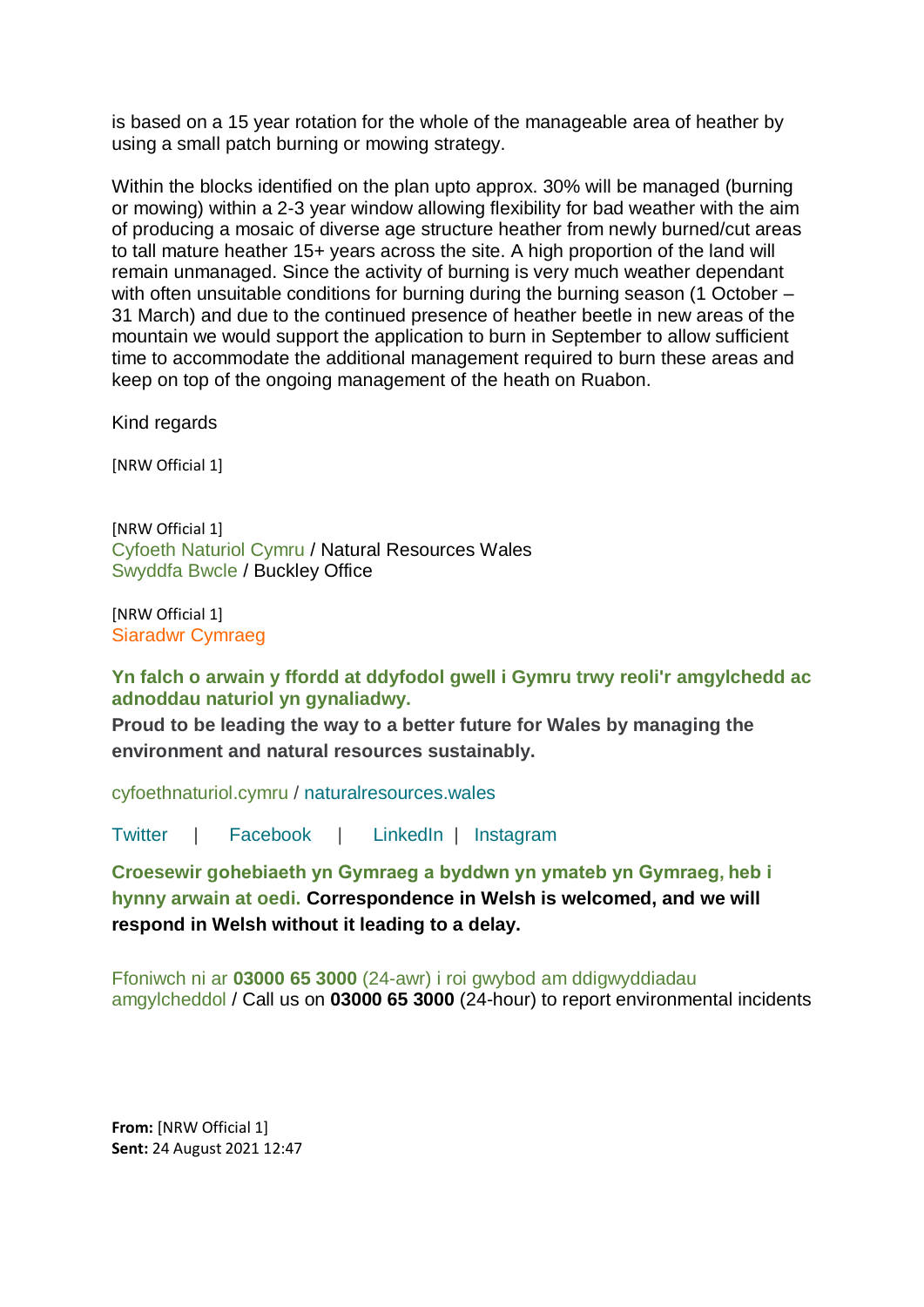**To:** [Redacted - WG Official 2]; [Redacted - WG Official 1] **Subject:** RE: Ruabon Mountain

Hi [Redacted - WG Official 2] and [Redacted - WG Official 1]

As it happens I met up with the Wynnstay Estate last week and was aware of the pending application and the continued problem with heather beetle.

Although we are supportive of the application to burn in an effort to control heather beetle the map is unclear as to the location of the areas. Could you approach the applicant for a clearer map of the areas to be burnt so that I can see how it fits into the burning plan.

Many Thanks

[NRW Official 1]

[NRW Official 1] Cyfoeth Naturiol Cymru / Natural Resources Wales Swyddfa Bwcle / Buckley Office

[NRW Official 1]

Siaradwr Cymraeg

**Yn falch o arwain y ffordd at ddyfodol gwell i Gymru trwy reoli'r amgylchedd ac adnoddau naturiol yn gynaliadwy.** 

**Proud to be leading the way to a better future for Wales by managing the environment and natural resources sustainably.**

[cyfoethnaturiol.cymru](https://eur01.safelinks.protection.outlook.com/?url=https%3A%2F%2Fcyfoethnaturiol.cymru%2F%3Flang%3Dcy&data=04%7C01%7CGareth.Davies3%40gov.wales%7C798ada5d1b5c42df24f408d96e27a49e%7Ca2cc36c592804ae78887d06dab89216b%7C0%7C0%7C637661938800043819%7CUnknown%7CTWFpbGZsb3d8eyJWIjoiMC4wLjAwMDAiLCJQIjoiV2luMzIiLCJBTiI6Ik1haWwiLCJXVCI6Mn0%3D%7C1000&sdata=rE9RsLxtO0Z31JY0H12oMlIupmB40Bhhy8Z6y0Mo18E%3D&reserved=0) / [naturalresources.wales](https://eur01.safelinks.protection.outlook.com/?url=https%3A%2F%2Fcyfoethnaturiol.cymru%2F%3Flang%3Den&data=04%7C01%7CGareth.Davies3%40gov.wales%7C798ada5d1b5c42df24f408d96e27a49e%7Ca2cc36c592804ae78887d06dab89216b%7C0%7C0%7C637661938800053776%7CUnknown%7CTWFpbGZsb3d8eyJWIjoiMC4wLjAwMDAiLCJQIjoiV2luMzIiLCJBTiI6Ik1haWwiLCJXVCI6Mn0%3D%7C1000&sdata=UbeiduQzktrgZq4UacMBOTChn3fryj547xWtbch4p8g%3D&reserved=0)

[Twitter](https://eur01.safelinks.protection.outlook.com/?url=https%3A%2F%2Ftwitter.com%2FNatResWales&data=04%7C01%7CGareth.Davies3%40gov.wales%7C798ada5d1b5c42df24f408d96e27a49e%7Ca2cc36c592804ae78887d06dab89216b%7C0%7C0%7C637661938800053776%7CUnknown%7CTWFpbGZsb3d8eyJWIjoiMC4wLjAwMDAiLCJQIjoiV2luMzIiLCJBTiI6Ik1haWwiLCJXVCI6Mn0%3D%7C1000&sdata=%2B%2F0CidHixjQVxzI7U61VcYzBeJq%2BdjsujAXkpoff9oY%3D&reserved=0) | [Facebook](https://eur01.safelinks.protection.outlook.com/?url=https%3A%2F%2Fwww.facebook.com%2FNatResWales&data=04%7C01%7CGareth.Davies3%40gov.wales%7C798ada5d1b5c42df24f408d96e27a49e%7Ca2cc36c592804ae78887d06dab89216b%7C0%7C0%7C637661938800063735%7CUnknown%7CTWFpbGZsb3d8eyJWIjoiMC4wLjAwMDAiLCJQIjoiV2luMzIiLCJBTiI6Ik1haWwiLCJXVCI6Mn0%3D%7C1000&sdata=0ACGU%2FR8PjDv42vyeVb6MbmTQP81l%2B8oHeGIX6d165U%3D&reserved=0) | [LinkedIn](https://eur01.safelinks.protection.outlook.com/?url=https%3A%2F%2Fwww.linkedin.com%2Fcompany%2Fcyfoeth-naturiol-cymru-natural-resources-wales&data=04%7C01%7CGareth.Davies3%40gov.wales%7C798ada5d1b5c42df24f408d96e27a49e%7Ca2cc36c592804ae78887d06dab89216b%7C0%7C0%7C637661938800063735%7CUnknown%7CTWFpbGZsb3d8eyJWIjoiMC4wLjAwMDAiLCJQIjoiV2luMzIiLCJBTiI6Ik1haWwiLCJXVCI6Mn0%3D%7C1000&sdata=moJrAOcHOokAW4g%2F8E7sbDNo1B2AZ91X0XqFLYAm4s0%3D&reserved=0) | [Instagram](https://eur01.safelinks.protection.outlook.com/?url=https%3A%2F%2Fwww.instagram.com%2Fnatreswales%2F&data=04%7C01%7CGareth.Davies3%40gov.wales%7C798ada5d1b5c42df24f408d96e27a49e%7Ca2cc36c592804ae78887d06dab89216b%7C0%7C0%7C637661938800073683%7CUnknown%7CTWFpbGZsb3d8eyJWIjoiMC4wLjAwMDAiLCJQIjoiV2luMzIiLCJBTiI6Ik1haWwiLCJXVCI6Mn0%3D%7C1000&sdata=t8IzPUOpCUIlH%2FP9RNheDlawHnGiK87jdvX6rneiKXY%3D&reserved=0)

**Croesewir gohebiaeth yn Gymraeg a byddwn yn ymateb yn Gymraeg, heb i hynny arwain at oedi. Correspondence in Welsh is welcomed, and we will respond in Welsh without it leading to a delay.**

Ffoniwch ni ar **03000 65 3000** (24-awr) i roi gwybod am ddigwyddiadau amgylcheddol / Call us on **03000 65 3000** (24-hour) to report environmental incidents

**From:** [Redacted - WG Official 2] **Sent:** 24 August 2021 11:53 **To:** [Redacted - WG Official 1] ; [NRW Official 1]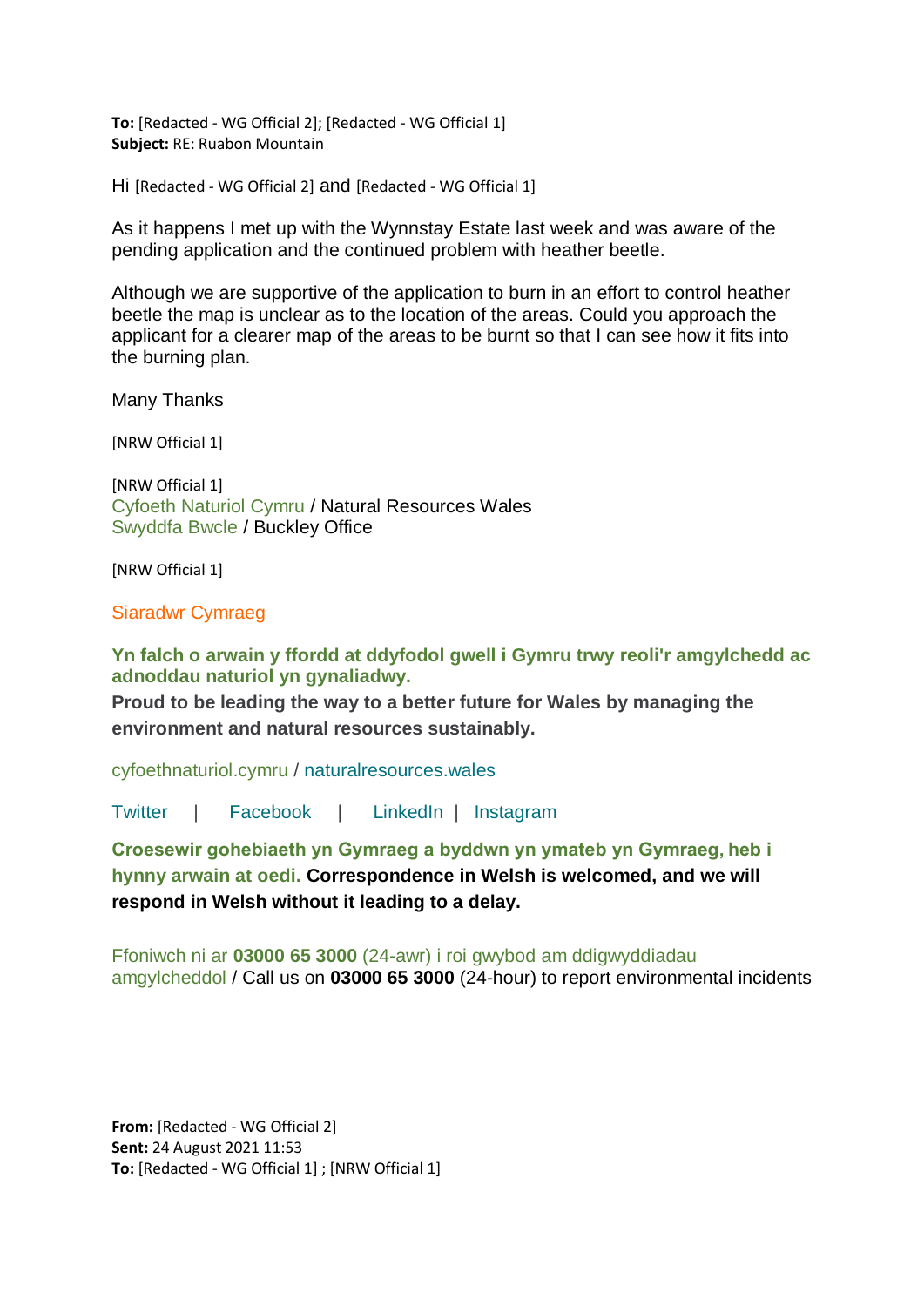**Subject:** FW: Ruabon Mountain **Importance:** High

Hi [NRW Official 1] and [Redacted - WG Official 1]

Please see below and attached application received on behalf of the Wynnstay estate to carry out burning on Ruabon during the month of September under licence. Could you please indicate your support or otherwise in relation to this request and whether a site visit is necessary/appropriate on this occasion. You will recall that the three of us carried out a joint visit this time last year to discuss a very similar licence application request which was approved.

Many thanks in advance,

[Redacted - WG Official 2] **Is-Adran y Tir, Natur a Choedwigaeth / Land, Nature and Forestry Division (LNFD)** Yr Adran Cyfoeth Naturiol / Department for Natural Resources *Llywodraeth Cymru* **/***Welsh Government, Government Buildings, Picton Terrace, Carmarthen. SA31 3BT.* [Redacted - WG Official 2] Email-Ebost: [Redacted - WG Official 2]

**From:** [Redacted: Agent] **Sent:** 20 August 2021 15:56 **To:** [Redacted - WG Official 2] (E&M - Landscapes, Nature & Forestry) [Redacted - WG Official 2] **Cc:** [Wynnstay 1] **Subject:** FW: Ruabon Mountain

Dear [Redacted - WG Official 2],

Please find attached burning application for September.

Regards

[Redacted: Agent]

Classification L2 - Business Data

[Redacted: Agent] Associate

## Carter Jonas

[Redacted: Agent] Canon Court North, Abbey Lawn, Shrewsbury, SY2 5DE